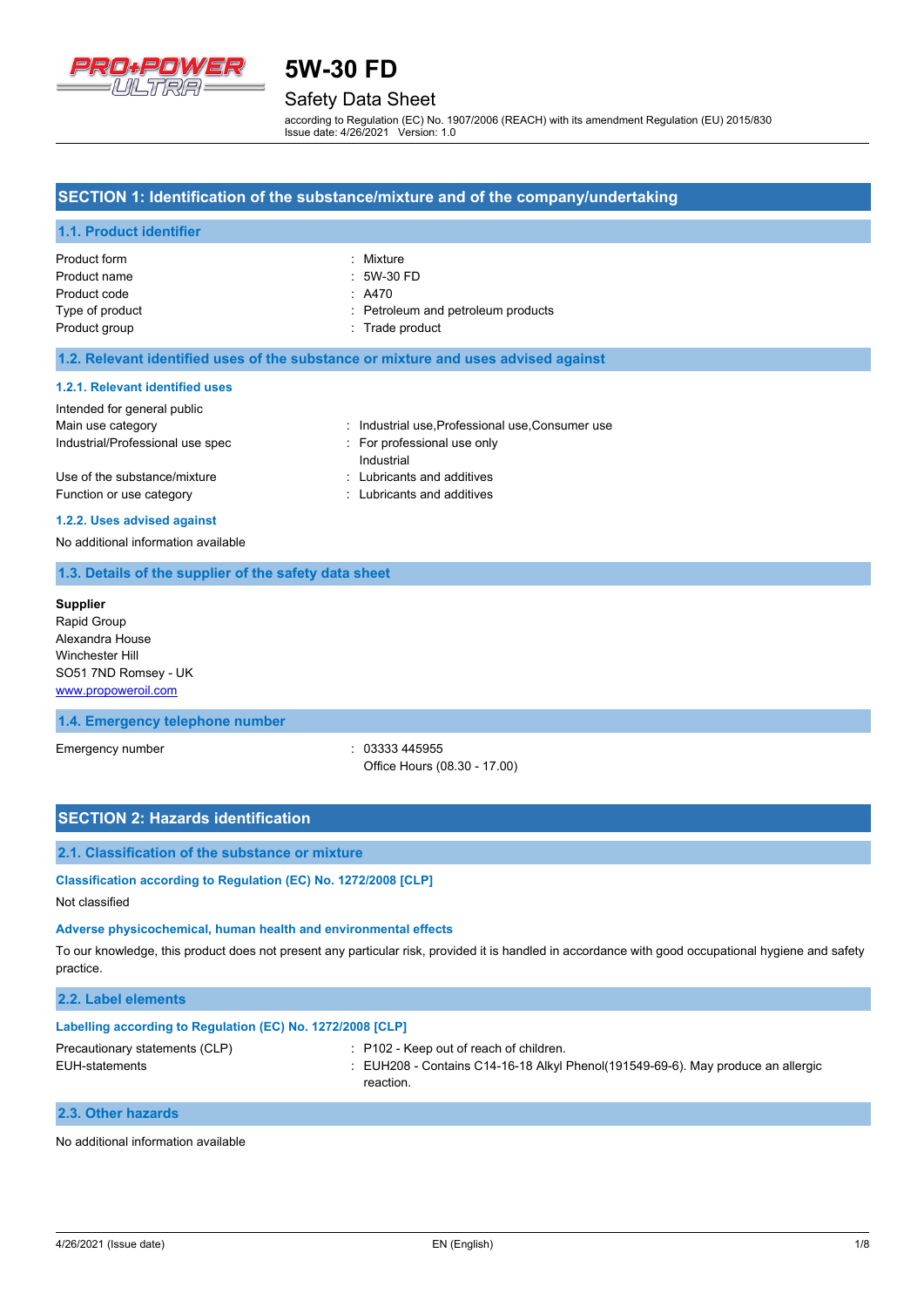## Safety Data Sheet

according to Regulation (EC) No. 1907/2006 (REACH) with its amendment Regulation (EU) 2015/830

### **SECTION 3: Composition/information on ingredients**

#### **3.1. Substances**

#### Not applicable

### **3.2. Mixtures**

| <b>Name</b>                                                                                     | <b>Product identifier</b>                                                                                | $\frac{9}{6}$   | <b>Classification according to</b><br><b>Regulation (EC) No.</b><br>1272/2008 [CLP] |
|-------------------------------------------------------------------------------------------------|----------------------------------------------------------------------------------------------------------|-----------------|-------------------------------------------------------------------------------------|
| Baseoil - Unspecified - Lubricating Oils (Petroleum),<br>C20-50, Hydrotreated Neutral Oil-Based | (CAS-No.) 72623-87-1<br>(EC-No.) 276-738-4<br>(EC Index-No.) 649-483-00-5<br>(REACH-no) 01-2119474889-13 | $\geq 80 - 590$ | Asp. Tox. 1, H304                                                                   |
| <b>MINERAL OIL</b><br>substance with a Community workplace exposure limit                       | (CAS-No.) 64742-54-7<br>(EC-No.) MIXTURE<br>(REACH-no) 01-2119484627-25                                  | $\ge 5 - 5.5$   | Asp. Tox. 1, H304                                                                   |
| C14-16-18 Alkyl Phenol                                                                          | (CAS-No.) 191549-69-6<br>(EC-No.) 931-468-2<br>(REACH-no) 01-2119498288-19                               | < 0.25          | Skin Sens. 1, H317<br>STOT RE 2, H373                                               |

Full text of H-statements: see section 16

## **SECTION 4: First aid measures**

## **4.1. Description of first aid measures** First-aid measures after inhalation : Remove person to fresh air and keep comfortable for breathing. First-aid measures after skin contact : Wash skin with plenty of water.<br>First-aid measures after eye contact : Rinse eyes with water as a pree : Rinse eyes with water as a precaution. First-aid measures after ingestion : Call a poison center or a doctor if you feel unwell.

**4.2. Most important symptoms and effects, both acute and delayed**

No additional information available

**4.3. Indication of any immediate medical attention and special treatment needed**

Treat symptomatically.

| <b>SECTION 5: Firefighting measures</b>                    |                                                                                                                                             |  |  |
|------------------------------------------------------------|---------------------------------------------------------------------------------------------------------------------------------------------|--|--|
| 5.1. Extinguishing media                                   |                                                                                                                                             |  |  |
| Suitable extinguishing media                               | : Water spray. Dry powder. Foam. Carbon dioxide.                                                                                            |  |  |
| 5.2. Special hazards arising from the substance or mixture |                                                                                                                                             |  |  |
| Hazardous decomposition products in case of fire           | : Toxic fumes may be released.                                                                                                              |  |  |
| 5.3. Advice for firefighters                               |                                                                                                                                             |  |  |
| Protection during firefighting                             | : Do not attempt to take action without suitable protective equipment. Self-contained<br>breathing apparatus. Complete protective clothing. |  |  |

| <b>SECTION 6: Accidental release measures</b>                            |
|--------------------------------------------------------------------------|
| 6.1. Personal precautions, protective equipment and emergency procedures |

#### **6.1.1. For non-emergency personnel**

Emergency procedures in the spillage area.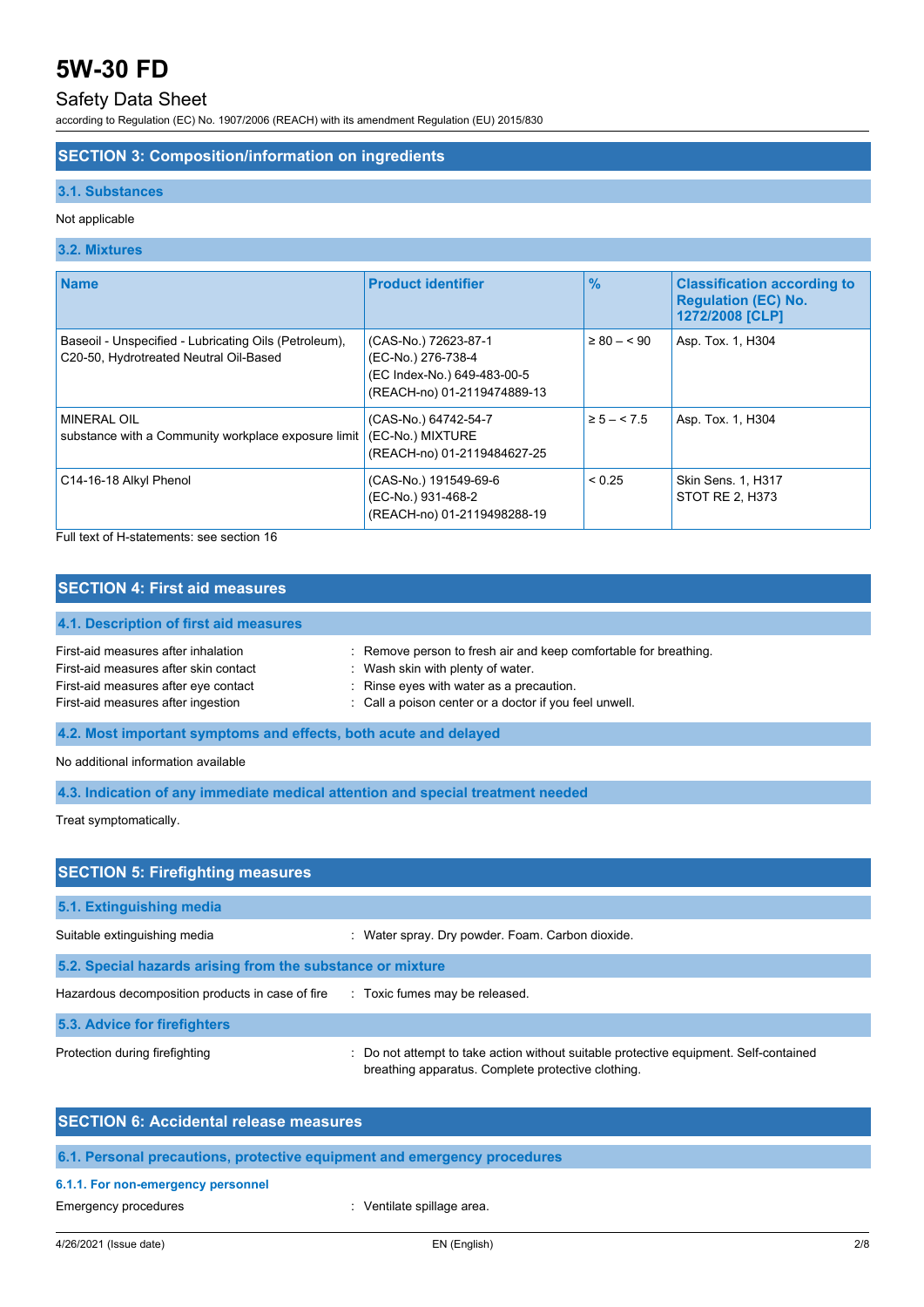## Safety Data Sheet

according to Regulation (EC) No. 1907/2006 (REACH) with its amendment Regulation (EU) 2015/830

| 6.1.2. For emergency responders                           |                                                                                                                                                                |
|-----------------------------------------------------------|----------------------------------------------------------------------------------------------------------------------------------------------------------------|
| Protective equipment                                      | : Do not attempt to take action without suitable protective equipment. For further information<br>refer to section 8. "Exposure controls/personal protection". |
| <b>6.2. Environmental precautions</b>                     |                                                                                                                                                                |
| Avoid release to the environment.                         |                                                                                                                                                                |
| 6.3. Methods and material for containment and cleaning up |                                                                                                                                                                |
| Methods for cleaning up<br>Other information              | : Take up liquid spill into absorbent material.<br>Dispose of materials or solid residues at an authorized site.                                               |
| 6.4. Reference to other sections                          |                                                                                                                                                                |
| For further information refer to section 13.              |                                                                                                                                                                |
| <b>SECTION 7: Handling and storage</b>                    |                                                                                                                                                                |

| 7.1. Precautions for safe handling                                |                                                                                                                                                                                              |
|-------------------------------------------------------------------|----------------------------------------------------------------------------------------------------------------------------------------------------------------------------------------------|
| Precautions for safe handling<br>Hygiene measures                 | : Ensure good ventilation of the work station. Wear personal protective equipment.<br>: Do not eat, drink or smoke when using this product. Always wash hands after handling the<br>product. |
| 7.2. Conditions for safe storage, including any incompatibilities |                                                                                                                                                                                              |

Storage conditions **Storage conditions** : Store in a well-ventilated place. Keep cool.

**7.3. Specific end use(s)**

No additional information available

## **SECTION 8: Exposure controls/personal protection**

#### **8.1. Control parameters**

### **8.1.1 National occupational exposure and biological limit values**

| <b>MINERAL OIL (64742-54-7)</b>                           |                      |  |
|-----------------------------------------------------------|----------------------|--|
| <b>EU - Indicative Occupational Exposure Limit (IOEL)</b> |                      |  |
| Local name                                                | Oil mist             |  |
| <b>IOEL TWA</b>                                           | $5 \text{ mg/m}^3$   |  |
| <b>IOEL STEL</b>                                          | 10 mg/m <sup>3</sup> |  |

## **8.1.2. Recommended monitoring procedures**

## No additional information available

## **8.1.3. Air contaminants formed**

No additional information available

#### **8.1.4. DNEL and PNEC**

No additional information available

#### **8.1.5. Control banding**

No additional information available

**8.2. Exposure controls**

#### **8.2.1. Appropriate engineering controls**

#### **Appropriate engineering controls:**

Ensure good ventilation of the work station.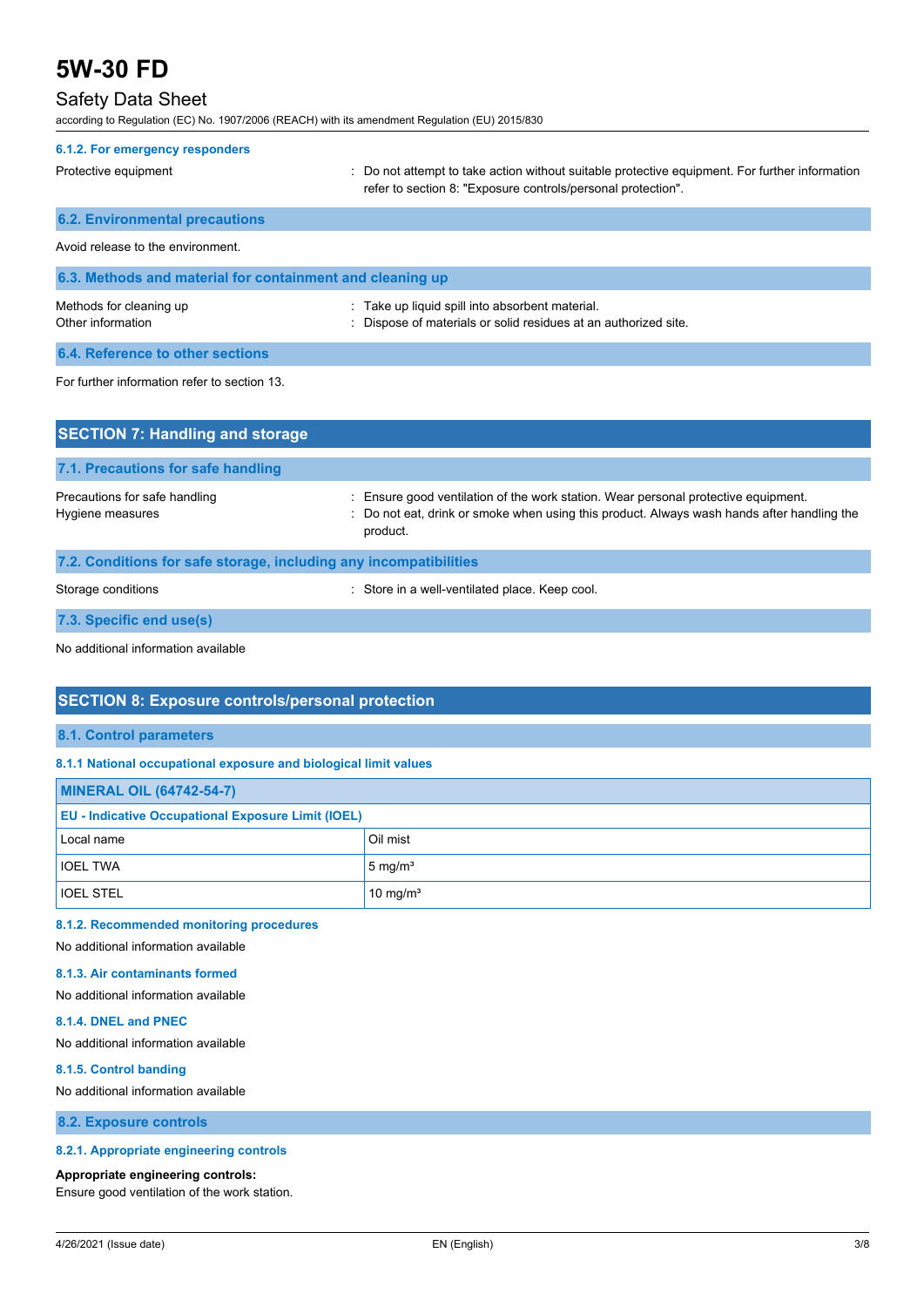## Safety Data Sheet

according to Regulation (EC) No. 1907/2006 (REACH) with its amendment Regulation (EU) 2015/830

## **8.2.2. Personal protection equipment**

### **Personal protective equipment symbol(s):**



#### **8.2.2.1. Eye and face protection**

| Eye protection:                   |  |
|-----------------------------------|--|
| Safety glasses                    |  |
| 8.2.2.2. Skin protection          |  |
| Skin and body protection:         |  |
| Wear suitable protective clothing |  |

**Hand protection:**

Protective gloves

#### **8.2.2.3. Respiratory protection**

**Respiratory protection:**

In case of insufficient ventilation, wear suitable respiratory equipment

#### **8.2.2.4. Thermal hazards**

No additional information available

#### **8.2.3. Environmental exposure controls**

#### **Environmental exposure controls:**

Avoid release to the environment.

## **SECTION 9: Physical and chemical properties**

#### **9.1. Information on basic physical and chemical properties**

| Physical state                                  | Liquid                             |
|-------------------------------------------------|------------------------------------|
| Colour                                          | amber.                             |
| Odour                                           | Characteristic odour.              |
| Odour threshold                                 | No data available                  |
| рH                                              | No data available                  |
| Relative evaporation rate (butylacetate=1)      | No data available                  |
| Melting point                                   | $-38 °C$                           |
| Freezing point                                  | No data available                  |
| Boiling point                                   | No data available                  |
| Flash point                                     | 235 °C                             |
| Auto-ignition temperature                       | No data available                  |
| Decomposition temperature                       | No data available                  |
| Flammability (solid, gas)                       | Not applicable                     |
| Vapour pressure                                 | No data available                  |
| Relative vapour density at 20 °C                | No data available                  |
| Relative density                                | No data available                  |
| Solubility                                      | insoluble in water.                |
| Partition coefficient n-octanol/water (Log Pow) | No data available                  |
| Viscosity, kinematic                            | 51.5 mm <sup>2</sup> /s @ 40 deg C |
| Viscosity, dynamic                              | No data available                  |
| Explosive properties                            | No data available                  |
| Oxidising properties                            | No data available                  |
|                                                 |                                    |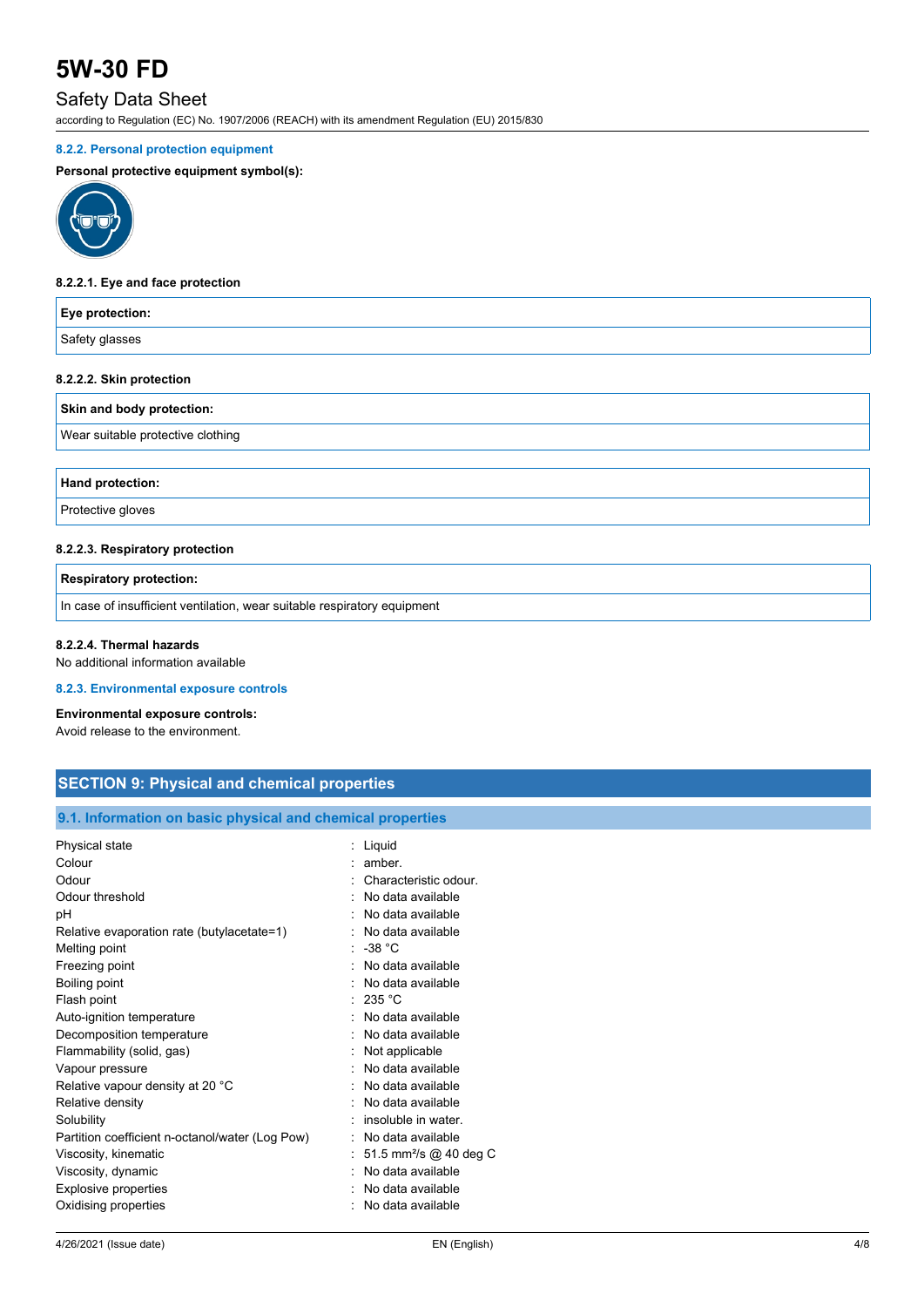## Safety Data Sheet

according to Regulation (EC) No. 1907/2006 (REACH) with its amendment Regulation (EU) 2015/830

Explosive limits **Explosive limits Explosive limits Explosive limits Explosive limits EXPLOSIVE 2018** 

**9.2. Other information**

No additional information available

## **SECTION 10: Stability and reactivity**

#### **10.1. Reactivity**

The product is non-reactive under normal conditions of use, storage and transport.

**10.2. Chemical stability**

Stable under normal conditions.

**10.3. Possibility of hazardous reactions**

No dangerous reactions known under normal conditions of use.

**10.4. Conditions to avoid**

None under recommended storage and handling conditions (see section 7).

**10.5. Incompatible materials**

No additional information available

**10.6. Hazardous decomposition products**

Under normal conditions of storage and use, hazardous decomposition products should not be produced.

| <b>SECTION 11: Toxicological information</b> |                                                                    |  |  |
|----------------------------------------------|--------------------------------------------------------------------|--|--|
| 11.1 Information on toxicological effects    |                                                                    |  |  |
| Acute toxicity (oral)                        | : Not classified                                                   |  |  |
| Acute toxicity (dermal)                      | Not classified                                                     |  |  |
| Acute toxicity (inhalation)                  | : Not classified                                                   |  |  |
| Skin corrosion/irritation                    | Not classified                                                     |  |  |
| Serious eye damage/irritation                | Not classified                                                     |  |  |
| Respiratory or skin sensitisation            | : Not classified                                                   |  |  |
| Germ cell mutagenicity                       | Not classified                                                     |  |  |
| Carcinogenicity                              | Not classified                                                     |  |  |
| Reproductive toxicity                        | Not classified                                                     |  |  |
| STOT-single exposure                         | Not classified<br>÷.                                               |  |  |
| STOT-repeated exposure                       | : Not classified                                                   |  |  |
| C14-16-18 Alkyl Phenol (191549-69-6)         |                                                                    |  |  |
| STOT-repeated exposure                       | May cause damage to organs through prolonged or repeated exposure. |  |  |
| Aspiration hazard                            | Not classified                                                     |  |  |
| <b>5W-30 FD</b>                              |                                                                    |  |  |
| Viscosity, kinematic                         | 51.5 mm <sup>2</sup> /s @ 40 deg C                                 |  |  |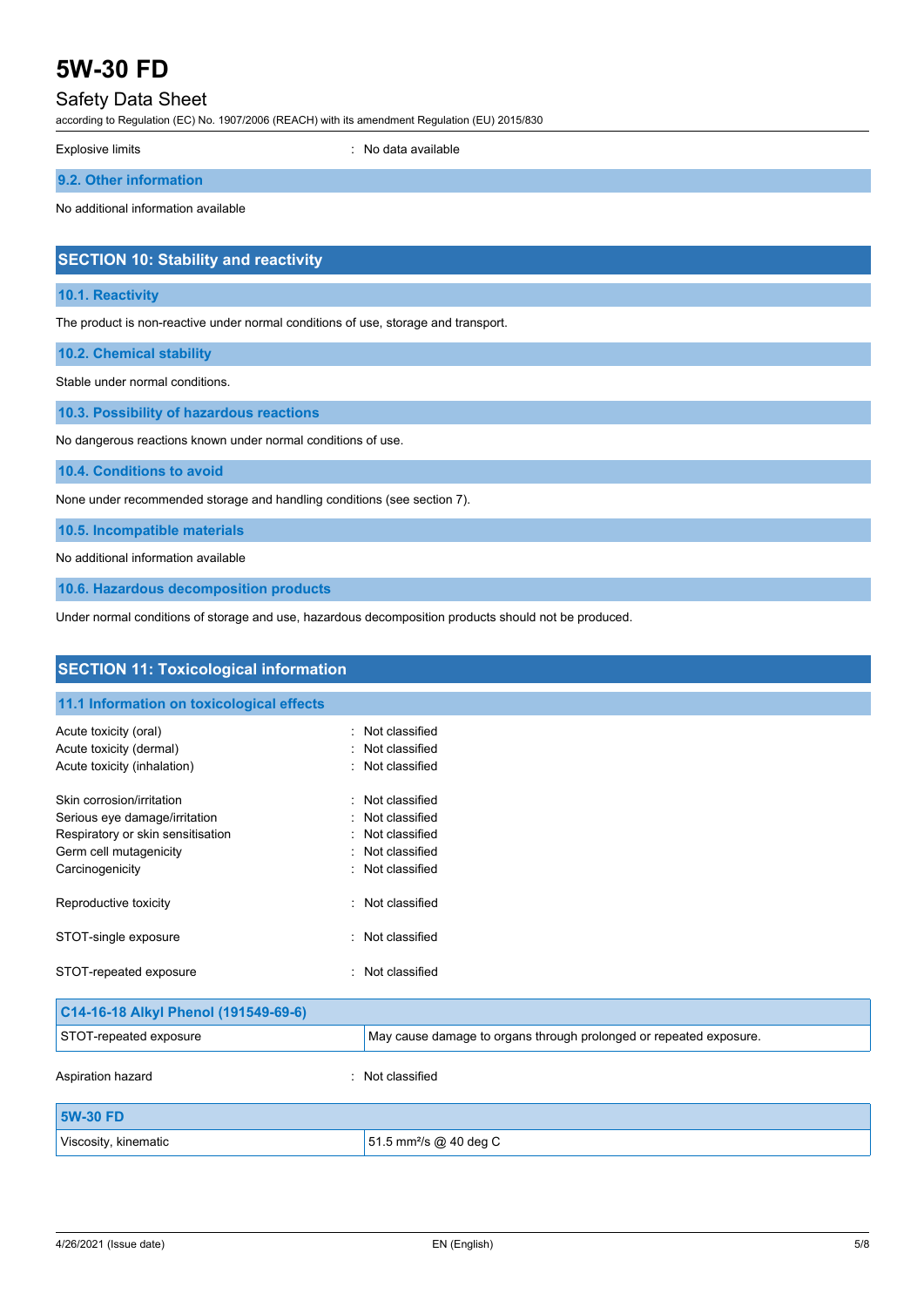## Safety Data Sheet

according to Regulation (EC) No. 1907/2006 (REACH) with its amendment Regulation (EU) 2015/830

| <b>SECTION 12: Ecological information</b>                                                                                                                                  |                                                                                                                                                                |
|----------------------------------------------------------------------------------------------------------------------------------------------------------------------------|----------------------------------------------------------------------------------------------------------------------------------------------------------------|
| 12.1. Toxicity                                                                                                                                                             |                                                                                                                                                                |
| Ecology - general<br>Hazardous to the aquatic environment, short-term<br>(acute)<br>Hazardous to the aquatic environment, long-term<br>(chronic)<br>Not rapidly degradable | The product is not considered harmful to aquatic organisms nor to cause long-term adverse<br>effects in the environment.<br>Not classified<br>: Not classified |
| 12.2. Persistence and degradability                                                                                                                                        |                                                                                                                                                                |
| No additional information available                                                                                                                                        |                                                                                                                                                                |
| 12.3. Bioaccumulative potential                                                                                                                                            |                                                                                                                                                                |
| No additional information available                                                                                                                                        |                                                                                                                                                                |
| 12.4. Mobility in soil                                                                                                                                                     |                                                                                                                                                                |
| No additional information available                                                                                                                                        |                                                                                                                                                                |
| 12.5. Results of PBT and vPvB assessment                                                                                                                                   |                                                                                                                                                                |
| No additional information available                                                                                                                                        |                                                                                                                                                                |
| 12.6. Other adverse effects                                                                                                                                                |                                                                                                                                                                |
| No additional information available                                                                                                                                        |                                                                                                                                                                |
| <b>SECTION 13: Disposal considerations</b>                                                                                                                                 |                                                                                                                                                                |

|  | 13.1. Waste treatment methods |  |
|--|-------------------------------|--|

Waste treatment methods : Dispose of contents/container in accordance with licensed collector's sorting instructions.

## **SECTION 14: Transport information**

| In accordance with ADR / IMDG / IATA / ADN / RID |                |                |                |                |
|--------------------------------------------------|----------------|----------------|----------------|----------------|
| <b>ADR</b>                                       | <b>IMDG</b>    | <b>IATA</b>    | <b>ADN</b>     | <b>RID</b>     |
| 14.1. UN number                                  |                |                |                |                |
| Not applicable                                   | Not applicable | Not applicable | Not applicable | Not applicable |
| 14.2. UN proper shipping name                    |                |                |                |                |
| Not applicable                                   | Not applicable | Not applicable | Not applicable | Not applicable |
| 14.3. Transport hazard class(es)                 |                |                |                |                |
| Not applicable                                   | Not applicable | Not applicable | Not applicable | Not applicable |
| 14.4. Packing group                              |                |                |                |                |
| Not applicable                                   | Not applicable | Not applicable | Not applicable | Not applicable |
| <b>14.5. Environmental hazards</b>               |                |                |                |                |
| Not applicable                                   | Not applicable | Not applicable | Not applicable | Not applicable |
| No supplementary information available           |                |                |                |                |
| A A A Andreal concernations from the co-         |                |                |                |                |

**14.6. Special precautions for user**

**Overland transport** Not applicable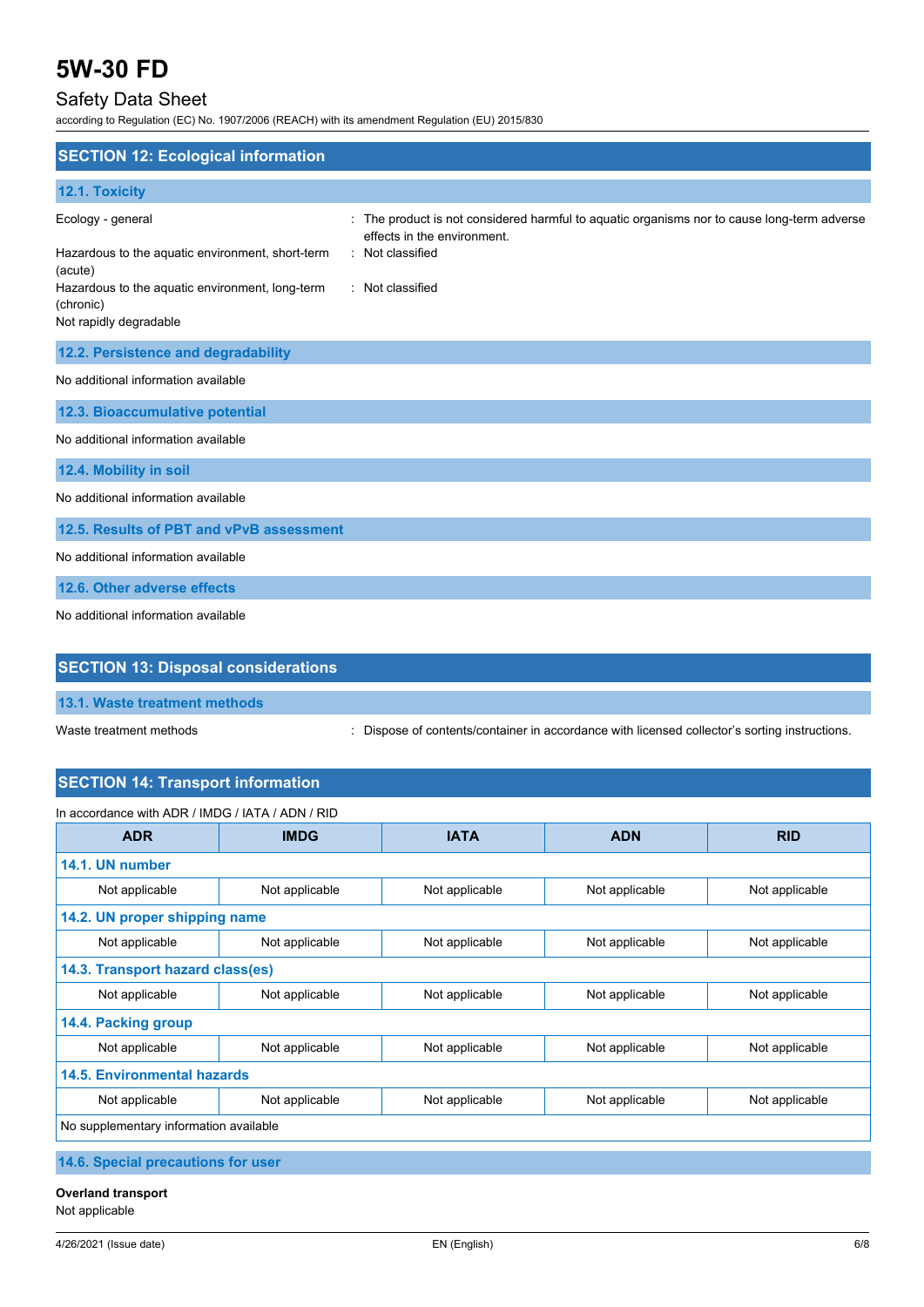## Safety Data Sheet

according to Regulation (EC) No. 1907/2006 (REACH) with its amendment Regulation (EU) 2015/830

**Transport by sea** Not applicable **Air transport** Not applicable **Inland waterway transport** Not applicable **Rail transport** Not applicable

## **14.7. Transport in bulk according to Annex II of Marpol and the IBC Code**

#### Not applicable

## **SECTION 15: Regulatory information**

**15.1. Safety, health and environmental regulations/legislation specific for the substance or mixture**

#### **15.1.1. EU-Regulations**

Contains no REACH substances with Annex XVII restrictions

Contains no substance on the REACH candidate list

Contains no REACH Annex XIV substances

Contains no substance subject to Regulation (EU) No 649/2012 of the European Parliament and of the Council of 4 July 2012 concerning the export and import of hazardous chemicals.

Contains no substance subject to Regulation (EU) No 2019/1021 of the European Parliament and of the Council of 20 June 2019 on persistent organic pollutants

#### **15.1.2. National regulations**

No additional information available

**15.2. Chemical safety assessment**

No chemical safety assessment has been carried out

## **SECTION 16: Other information**

| <b>Abbreviations and acronyms:</b> |                                                                                                 |
|------------------------------------|-------------------------------------------------------------------------------------------------|
| <b>ADN</b>                         | European Agreement concerning the International Carriage of Dangerous Goods by Inland Waterways |
| <b>ADR</b>                         | European Agreement concerning the International Carriage of Dangerous Goods by Road             |
| <b>ATE</b>                         | <b>Acute Toxicity Estimate</b>                                                                  |
| <b>BLV</b>                         | Biological limit value                                                                          |
| CAS-No.                            | <b>Chemical Abstract Service number</b>                                                         |
| <b>CLP</b>                         | Classification Labelling Packaging Regulation; Regulation (EC) No 1272/2008                     |
| <b>DMEL</b>                        | Derived Minimal Effect level                                                                    |
| <b>DNEL</b>                        | Derived-No Effect Level                                                                         |
| <b>EC50</b>                        | Median effective concentration                                                                  |
| EC-No.                             | European Community number                                                                       |
| EN                                 | European Standard                                                                               |
| <b>IATA</b>                        | International Air Transport Association                                                         |
| <b>IMDG</b>                        | International Maritime Dangerous Goods                                                          |
| <b>LC50</b>                        | Median lethal concentration                                                                     |
| LD50                               | Median lethal dose                                                                              |
| <b>LOAEL</b>                       | Lowest Observed Adverse Effect Level                                                            |